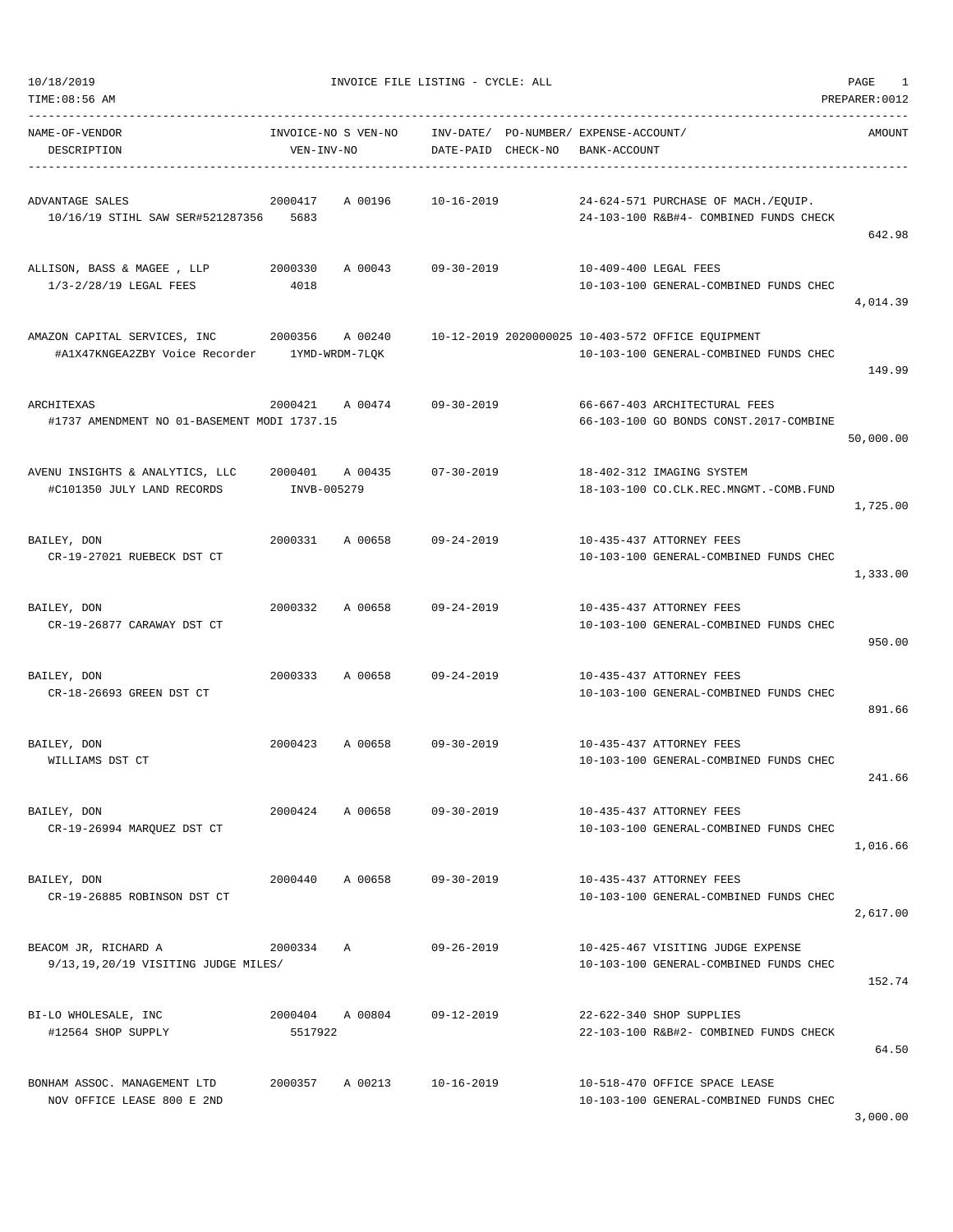| NAME-OF-VENDOR<br>DESCRIPTION                                         | INVOICE-NO S VEN-NO<br>VEN-INV-NO |         | INV-DATE/ PO-NUMBER/ EXPENSE-ACCOUNT/<br>DATE-PAID CHECK-NO | BANK-ACCOUNT         |                                                                                  | AMOUNT   |
|-----------------------------------------------------------------------|-----------------------------------|---------|-------------------------------------------------------------|----------------------|----------------------------------------------------------------------------------|----------|
| BONHAM OUICK LUBE<br>10/15/19 2006 DODGE INSPECTION 78616             | 2000402                           | A 00800 | $10 - 15 - 2019$                                            |                      | 21-621-458 R & M MACHINERY PARTS<br>21-103-100 R&B#1-COMBINED FUNDS CHECKI       | 7.00     |
| BONHAM, CITY OF<br>NOV OFFICE LEASE 514 CHESTNUT                      | 2000358                           |         | A 00046 10-16-2019                                          |                      | 10-518-470 OFFICE SPACE LEASE<br>10-103-100 GENERAL-COMBINED FUNDS CHEC          | 2,500.00 |
| BORSERINE LAW<br>FA-18-43874 IA/AP/CP/JP/CP DST CT                    | 2000359                           |         | A 00443 10-11-2019                                          |                      | 10-435-436 ATTORNEY FEES- CPS CASES<br>10-103-100 GENERAL-COMBINED FUNDS CHEC    | 600.00   |
| BORSERINE LAW<br>FA-19-44015 MADERIA DST CT                           | 2000425                           | A 00443 | 10-11-2019                                                  |                      | 10-435-436 ATTORNEY FEES- CPS CASES<br>10-103-100 GENERAL-COMBINED FUNDS CHEC    | 1,050.00 |
| BORSERINE LAW<br>FA-17-43991 HOWARD/NOAKER DST CT                     | 2000426                           |         | A 00443 09-30-2019                                          |                      | 10-435-436 ATTORNEY FEES- CPS CASES<br>10-103-100 GENERAL-COMBINED FUNDS CHEC    | 160.00   |
| BRESE-LEBRON LAW, PLLC<br>FA-19-44243 FLORES DST CT                   | 2000427                           |         | A 00449 10-10-2019                                          |                      | 10-435-436 ATTORNEY FEES- CPS CASES<br>10-103-100 GENERAL-COMBINED FUNDS CHEC    | 178.50   |
| BROWN, ELIJAH C.<br>CR-18-26801 LAYE DST CT                           | 2000428                           | A 00264 | 10-09-2019                                                  |                      | 10-435-437 ATTORNEY FEES<br>10-103-100 GENERAL-COMBINED FUNDS CHEC               | 1,853.00 |
| BROWN, ELIJAH C.<br>CR-19-26966 MEADE DST CT                          | 2000429                           | A 00264 | 10-03-2019                                                  |                      | 10-435-437 ATTORNEY FEES<br>10-103-100 GENERAL-COMBINED FUNDS CHEC               | 127.50   |
| BROWN, ELIJAH C.<br>CR-19-26930 DICKINSON DST CT                      | 2000430                           |         | A 00264 09-25-2019                                          |                      | 10-435-437 ATTORNEY FEES<br>10-103-100 GENERAL-COMBINED FUNDS CHEC               | 1,041.25 |
| COLLIN COLLEGE<br>11/11/19 LAW ENFORC. ACADEMY-SHOUSE                 | 2000360                           | Α       | $10 - 10 - 2019$                                            |                      | 10-435-427 OUT OF CO TRAVEL/TRAINING<br>10-103-100 GENERAL-COMBINED FUNDS CHEC   | 40.00    |
| DALLAS COUNTY TREASURER<br>#1244 AUTOPSY-HAGGARD/HOOPER/HOUSTO 432909 | 2000335                           | A 00056 | $09 - 30 - 2019$                                            | 10-425-466 AUTOPSIES | 10-103-100 GENERAL-COMBINED FUNDS CHEC                                           | 6,150.00 |
| DELL MARKETING L.P.<br>#33874740 DELL LATITUDE 5590 (5) 10345158751   | 2000336 A 00696                   |         | $09 - 30 - 2019$                                            |                      | 10-503-576 COUNTY COMPUTER REPLACEMENT<br>10-103-100 GENERAL-COMBINED FUNDS CHEC | 6,008.35 |
| DOUBLE D TRUCK REPAIR<br>10/1/19 R&M PARTS-2012 KENWORTH 11315        | 2000405                           | A 00009 | $10 - 01 - 2019$                                            |                      | 22-622-458 R & M MACHINERY PARTS<br>22-103-100 R&B#2- COMBINED FUNDS CHECK       | 5,756.15 |
| ELLISON, KRISTY<br>9/4-30/19 TRAVEL 22.2 MILES                        | 2000361                           | A       | $09 - 30 - 2019$                                            |                      | 10-403-427 OUT OF COUNTY TRAVEL/TRAINI<br>10-103-100 GENERAL-COMBINED FUNDS CHEC |          |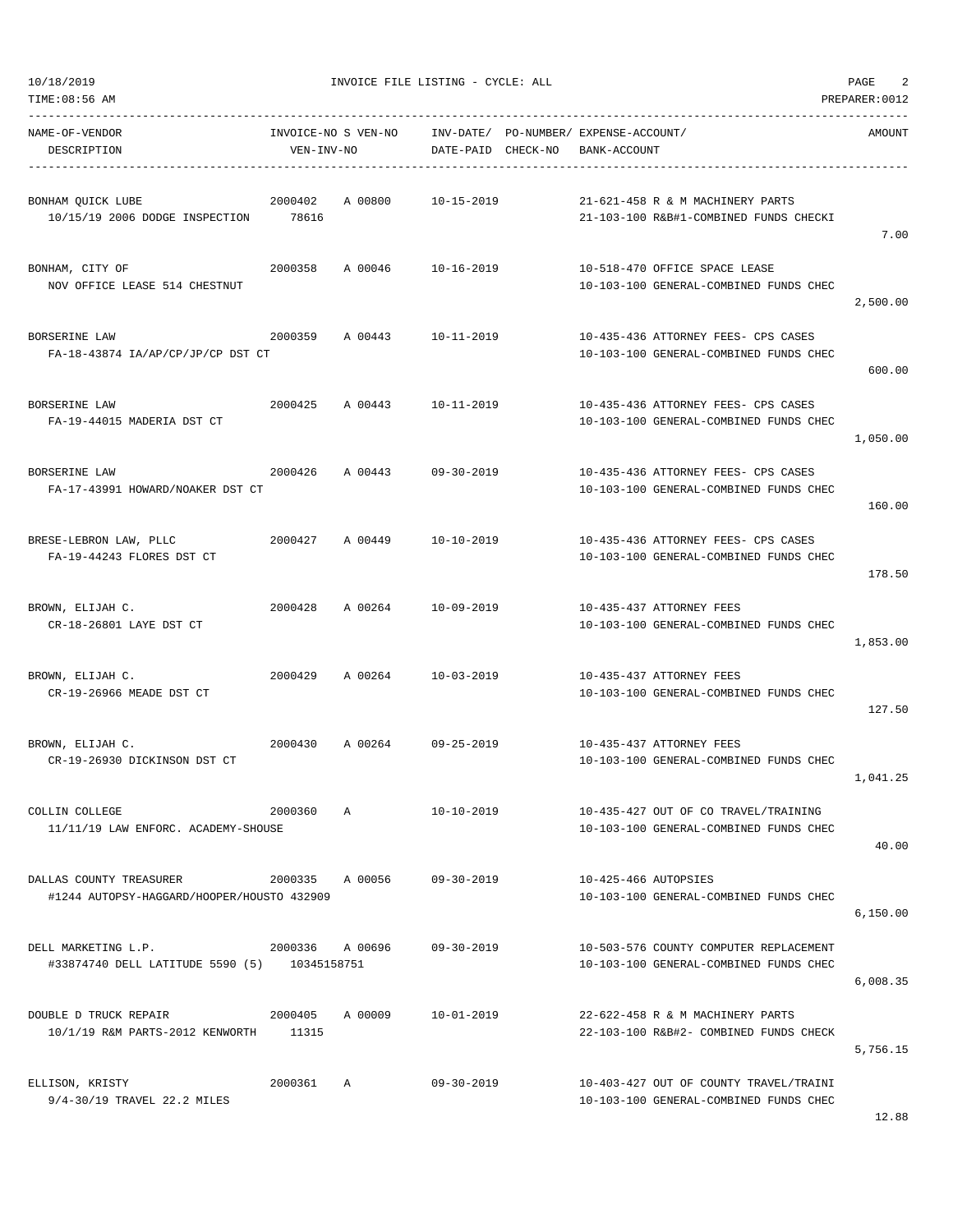----------------------------------------------------------------------------------------------------------------------------------- NAME-OF-VENDOR INVOICE-NO S VEN-NO INV-DATE/ PO-NUMBER/ EXPENSE-ACCOUNT/ AMOUNT DESCRIPTION VEN-INV-NO DATE-PAID CHECK-NO BANK-ACCOUNT ----------------------------------------------------------------------------------------------------------------------------------- ELLISON, KRISTY 2000362 A 10-10-2019 10-403-427 OUT OF COUNTY TRAVEL/TRAINI 10/1-10/19 TRAVEL 10.8 MILES 10-103-100 GENERAL-COMBINED FUNDS CHEC 6.26 EVANS, MICHAEL S. 2000337 A 00438 09-30-2019 10-425-424 CO.CT. ATTORNEY FEES G-215 BRIGHT CO CT 10-103-100 GENERAL-COMBINED FUNDS CHEC 966.00 EVANS, MICHAEL S. 2000338 A 00438 09-30-2019 10-435-436 ATTORNEY FEES- CPS CASES FA-19-44272 WHITE DST CT 10-103-100 GENERAL-COMBINED FUNDS CHEC 525.50 EVANS, MICHAEL S. 2000339 A 00438 09-30-2019 10-435-436 ATTORNEY FEES- CPS CASES FA-19-44277 OBIER DST CT 10-103-100 GENERAL-COMBINED FUNDS CHEC 425.00 EVANS, MICHAEL S. 2000363 A 00438 10-10-2019 10-435-436 ATTORNEY FEES- CPS CASES FA-19-44386 AJ/JF DST CT 10-103-100 GENERAL-COMBINED FUNDS CHEC 680.00 EVIDENT, INC 2000364 A 00179 10-09-2019 2020000010 10-560-321 PATROL SUPPLIES #27182 FLAGS/TEST KITS 150256A 10-103-100 GENERAL-COMBINED FUNDS CHEC 258.84 FANNIN COUNTY ELEC. CO-OP, INC 2000413 A 00335 10-13-2019 23-623-440 UTILITY ELECTRICITY #10115200 PCT 3 ELECTRIC 23-103-100 R&B#3-COMBINED FUNDS CHECKI 248.50 FANNIN COUNTY TAX ASSESSOR-COL 2000406 A 00797 10-01-2019 22-622-458 R & M MACHINERY PARTS 1995 GMC REGISTRATION PLATE 1290613 22-103-100 R&B#2- COMBINED FUNDS CHECK 7.50 FANNIN COUNTY TAX ASSESSOR-COL 2000443 A 00797 10-11-2019 23-623-458 R & M MACHINERY PARTS 2004 CHEV REGISTRATION PLATE 1334610 23-103-100 R&B#3-COMBINED FUNDS CHECKI 7.50 FUNCTION 4, LLC 2000340 A 00236 09-30-2019 10-665-315 COPIER RENTAL #9A1068 SEPT AGRILIFE COPIES INV737410 10-103-100 GENERAL-COMBINED FUNDS CHEC 51.06 FUNCTION 4, LLC 2000341 A 00236 09-30-2019 10-499-315 COPIER EXPENSE #9A1068 SEPT TAX ASSESSOR COPIES INV737410 10-103-100 GENERAL-COMBINED FUNDS CHEC 8.86 FUNCTION 4, LLC 2000342 A 00236 09-30-2019 10-510-315 COPIER RENTAL #9A1068 SEPT AUD/CO CLK COPIES INV737410 10-103-100 GENERAL-COMBINED FUNDS CHEC 82.86 FUNCTION 4, LLC 2000343 A 00236 09-30-2019 10-513-315 COPIER RENTAL #9A1068 SEPT S ANNEX COPIES INV737410 10-103-100 GENERAL-COMBINED FUNDS CHEC 11.11 FUNCTION 4, LLC 2000344 A 00236 09-30-2019 10-475-315 COPIER EXPENSE #9A1068 SEPT DA COPIES INV737410 10-103-100 GENERAL-COMBINED FUNDS CHEC

TIME:08:56 AM PREPARER:0012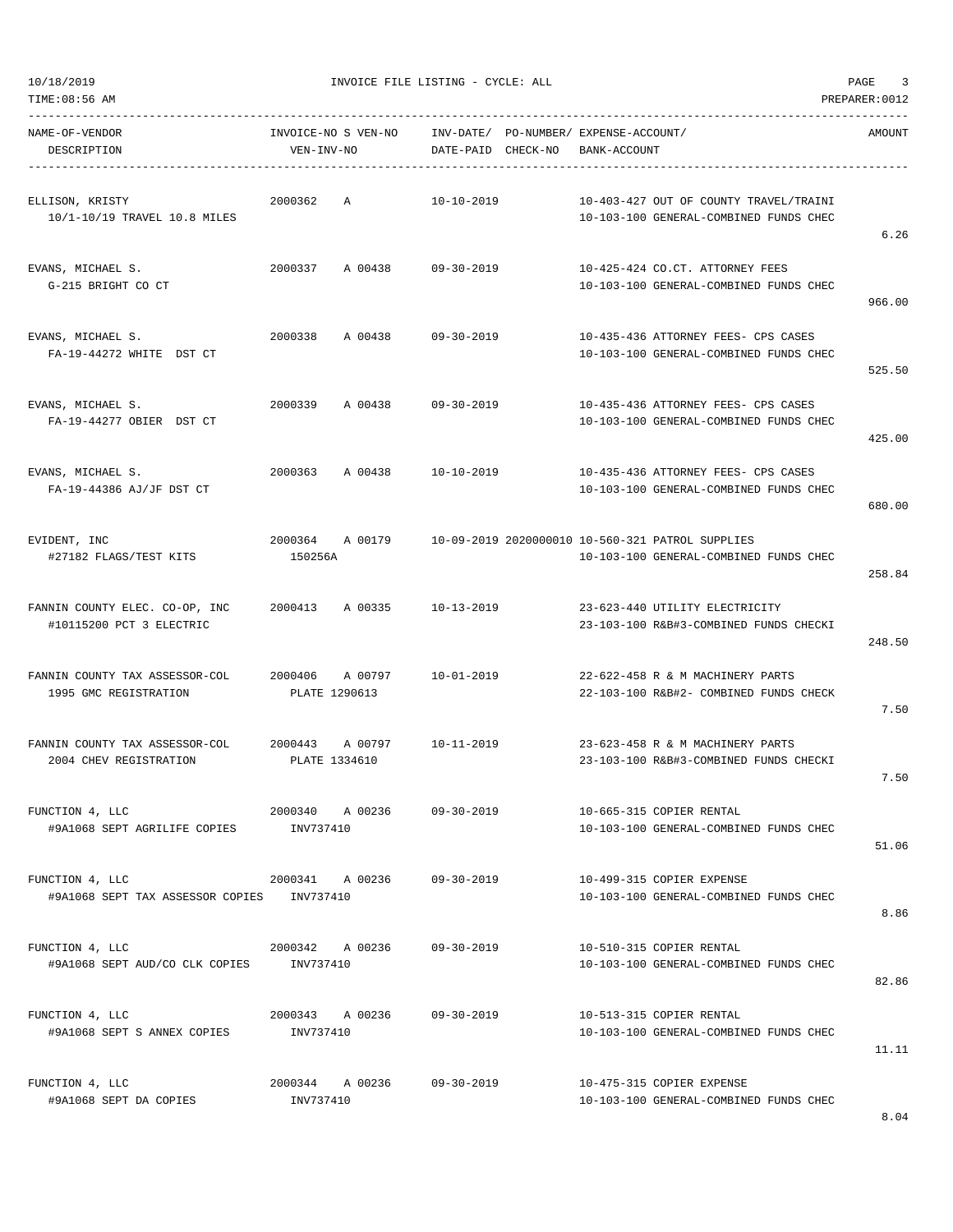TIME:08:56 AM PREPARER:0012

10/18/2019 INVOICE FILE LISTING - CYCLE: ALL PAGE 4

| NAME-OF-VENDOR<br>DESCRIPTION                                      | INVOICE-NO S VEN-NO    INV-DATE/ PO-NUMBER/ EXPENSE-ACCOUNT/<br>VEN-INV-NO | DATE-PAID CHECK-NO BANK-ACCOUNT |                                                                                | AMOUNT   |
|--------------------------------------------------------------------|----------------------------------------------------------------------------|---------------------------------|--------------------------------------------------------------------------------|----------|
| FUNCTION 4, LLC<br>#9A1068 SEPT CCL COPIES MONTH INV737410         | 2000345 A 00236 09-30-2019                                                 |                                 | 10-410-315 COPIER RENTAL<br>10-103-100 GENERAL-COMBINED FUNDS CHEC             | 6.18     |
| FUNCTION 4, LLC<br>#9A1068 OCT TURNER COPIES                       | 2000365 A 00236<br>INV736887                                               | 10-01-2019                      | 10-510-315 COPIER RENTAL<br>10-103-100 GENERAL-COMBINED FUNDS CHEC             | 40.00    |
| FUNCTION 4, LLC<br>#9A1068 SEPT ENVIRO COPIES                      | 2000442 A 00236 09-30-2019<br>INV737410                                    |                                 | 10-590-315 COPIER RENTAL<br>10-103-100 GENERAL-COMBINED FUNDS CHEC             | 1.90     |
| GT DISTRIBUTORS, INC<br>#002162 RIFLE MAG, BELT MOUNTED INV0731271 | 2000422 A 00281 09-30-2019                                                 |                                 | 84-560-395 UNIFORMS/OTHER<br>84-103-100 BOIS D'ARC-COMBINED FUNDS C            | 89.64    |
| HERRINGTON PLUMBING<br>10/3/19 LAKE FANNIN -RESTROOMS              | 2000438 A 00126 10-03-2019                                                 |                                 | 85-520-450 R & M BUILDINGS<br>85-103-100 LAKE FANNIN-COMBINED FUNDS            | 120.90   |
| HOLLAND, JORDAN PLLC<br>CR-19-27042 HALE DST CT                    | 2000346 A 00010 09-23-2019                                                 |                                 | 10-435-437 ATTORNEY FEES<br>10-103-100 GENERAL-COMBINED FUNDS CHEC             | 357.00   |
| HOLLAND, JORDAN PLLC<br>CR-16-25778 KAYLOR DST CT                  | 2000347 A 00010 09-23-2019                                                 |                                 | 10-435-437 ATTORNEY FEES<br>10-103-100 GENERAL-COMBINED FUNDS CHEC             | 306.00   |
| HOLLAND, JORDAN PLLC<br>CR-19-27087-1 TURNER DST CT                | 2000348                                                                    | A 00010 09-23-2019              | 10-435-437 ATTORNEY FEES<br>10-103-100 GENERAL-COMBINED FUNDS CHEC             | 318.75   |
| HOLLAND, JORDAN PLLC<br>CR-19-26895 MARQUEZ DST CT                 | 2000349 A 00010 09-23-2019                                                 |                                 | 10-435-437 ATTORNEY FEES<br>10-103-100 GENERAL-COMBINED FUNDS CHEC             | 497.25   |
| HOLLAND, JORDAN PLLC<br>CR-18-26778 FIELDS DST CT                  | 2000431 A 00010                                                            | $10 - 16 - 2019$                | 10-435-437 ATTORNEY FEES<br>10-103-100 GENERAL-COMBINED FUNDS CHEC             | 1,598.00 |
| HOLLAND, JORDAN PLLC<br>CR-19-27011 GONZALES DST CT                | A 00010<br>2000432                                                         | 09-23-2019                      | 10-435-437 ATTORNEY FEES<br>10-103-100 GENERAL-COMBINED FUNDS CHEC             | 412.25   |
| HOLLAND, JORDAN PLLC<br>CR-19-27009 DOLLINS DST CT                 | A 00010<br>2000433                                                         | $09 - 23 - 2019$                | 10-435-437 ATTORNEY FEES<br>10-103-100 GENERAL-COMBINED FUNDS CHEC             | 505.75   |
| HOLLAND, JORDAN PLLC<br>CR-17-26248 CLARK DST CT                   | 2000434<br>A 00010                                                         | $10 - 15 - 2019$                | 10-435-437 ATTORNEY FEES<br>10-103-100 GENERAL-COMBINED FUNDS CHEC             | 329.80   |
| HOPE CONCRETE COMPANY<br>#FCP03 CONCRETE                           | 2000414 A 00086<br>8005092                                                 | $10 - 10 - 2019$                | 23-623-343 R & B MAT. HARDWRE & LUMB<br>23-103-100 R&B#3-COMBINED FUNDS CHECKI |          |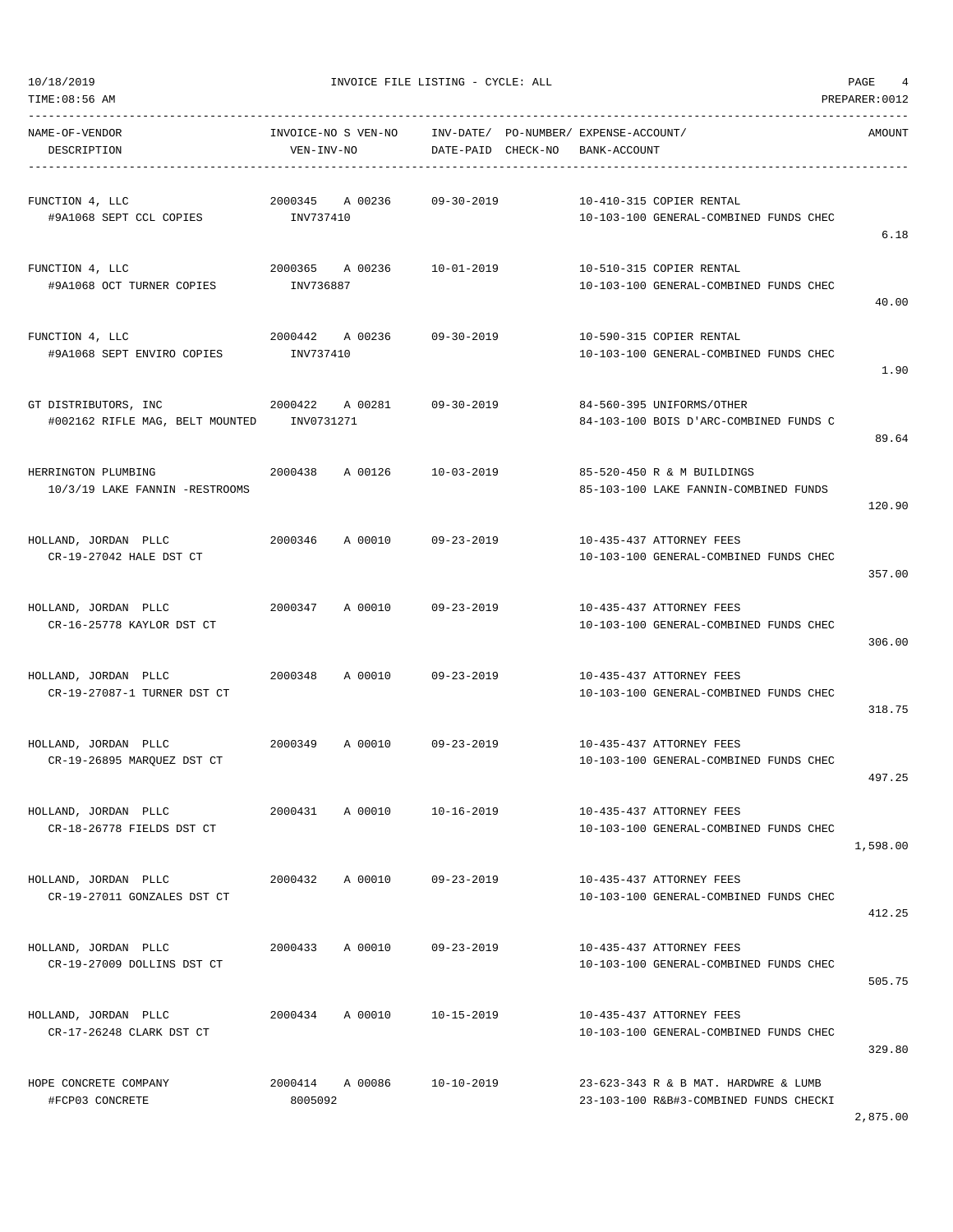| NAME-OF-VENDOR<br>DESCRIPTION                                                        | VEN-INV-NO              | INVOICE-NO S VEN-NO | INV-DATE/ PO-NUMBER/ EXPENSE-ACCOUNT/<br>DATE-PAID CHECK-NO | BANK-ACCOUNT         |                                                                                            | AMOUNT   |
|--------------------------------------------------------------------------------------|-------------------------|---------------------|-------------------------------------------------------------|----------------------|--------------------------------------------------------------------------------------------|----------|
| KAMRAS, MS. JANET M.<br>CR-17-26261 TRANSCRIPT                                       | 2000366                 | A 00137             | 10-15-2019                                                  |                      | 10-435-438 COURT REPORTER EXPENSE<br>10-103-100 GENERAL-COMBINED FUNDS CHEC                | 168.00   |
| LAW OFFICE OF MYLES PORTER, P.C.<br>50204 PEARSON CO CT@LAW                          | 2000367                 | A 00649 10-09-2019  |                                                             |                      | 10-410-424 INDIGENT ATTORNEY FEES<br>10-103-100 GENERAL-COMBINED FUNDS CHEC                | 175.00   |
| LEONARD, CITY OF<br>NOV TAG OFFICE LEASE                                             | 2000368                 | A 00048             | 10-16-2019                                                  |                      | 10-499-460 LEONARD OFFICE RENT<br>10-103-100 GENERAL-COMBINED FUNDS CHEC                   | 100.00   |
| LEONARD, CITY OF<br>NOV JP2 OFFICE LEASE                                             | 2000369                 | A 00048             | 10-16-2019                                                  |                      | 10-456-460 OFFICE RENTAL<br>10-103-100 GENERAL-COMBINED FUNDS CHEC                         | 350.00   |
| MAGNEGAS WELDING SUPPLY - SOUTH, LL 2000415 A 00446<br>#FANNI OXYGEN CYLINDERS LEASE | R1340688                |                     | $09 - 30 - 2019$                                            |                      | 23-623-343 R & B MAT. HARDWRE & LUMB<br>23-103-100 R&B#3-COMBINED FUNDS CHECKI             | 15.00    |
| MARLIN BUSINESS BANK<br>#1735820 PHONE CONTRACT                                      | 2000370<br>17430810     | A 00437             | 10-10-2019                                                  | 10-510-420 TELEPHONE | 10-103-100 GENERAL-COMBINED FUNDS CHEC                                                     | 3,516.75 |
| MCCRAW II, BILLY MAYFIELD<br>NOV OFFICE LEASE 200 E 1ST                              | 2000371                 | A 00214             | 10-16-2019                                                  |                      | 10-518-470 OFFICE SPACE LEASE<br>10-103-100 GENERAL-COMBINED FUNDS CHEC                    | 2,000.00 |
| MCCRAW II, BILLY MAYFIELD<br>NOV WAREHOUSE LEASE 200 E 1ST                           | 2000372                 | A 00214             | 10-16-2019                                                  |                      | 10-518-470 OFFICE SPACE LEASE<br>10-103-100 GENERAL-COMBINED FUNDS CHEC                    | 750.00   |
| MIEARS, STEVEN R.<br>FA-18-43658 MADISON DST CT                                      | 2000435                 | A 00337             | 09-27-2019                                                  |                      | 10-435-436 ATTORNEY FEES- CPS CASES<br>10-103-100 GENERAL-COMBINED FUNDS CHEC              | 525.00   |
| OFFICE DEPOT<br>#29023460 Office Supplies                                            | 2000373<br>386425726001 | A 00216             |                                                             |                      | 10-07-2019 2020000014 10-403-310 OFFICE SUPPLIES<br>10-103-100 GENERAL-COMBINED FUNDS CHEC | 106.32   |
| OFFICE DEPOT<br>#29023460 TONER                                                      | 2000374<br>387801246001 | A 00216             |                                                             |                      | 10-10-2019 2020000021 10-400-310 OFFICE SUPPLIES<br>10-103-100 GENERAL-COMBINED FUNDS CHEC | 99.59    |
| OFFICE DEPOT<br>#29023460 PAPER                                                      | 2000375<br>387801246001 | A 00216             |                                                             |                      | 10-10-2019 2020000021 10-400-310 OFFICE SUPPLIES<br>10-103-100 GENERAL-COMBINED FUNDS CHEC | 34.99    |
| OFFICE DEPOT<br>#29023460 TONER                                                      | 2000376<br>388099809001 | A 00216             |                                                             |                      | 10-10-2019 2020000022 10-499-310 OFFICE SUPPLIES<br>10-103-100 GENERAL-COMBINED FUNDS CHEC | 69.99    |
| OFFICE DEPOT<br>#29023460 TONER/CALENDARS                                            | 2000377<br>38809863001  | A 00216             |                                                             |                      | 10-10-2019 2020000022 10-499-310 OFFICE SUPPLIES<br>10-103-100 GENERAL-COMBINED FUNDS CHEC |          |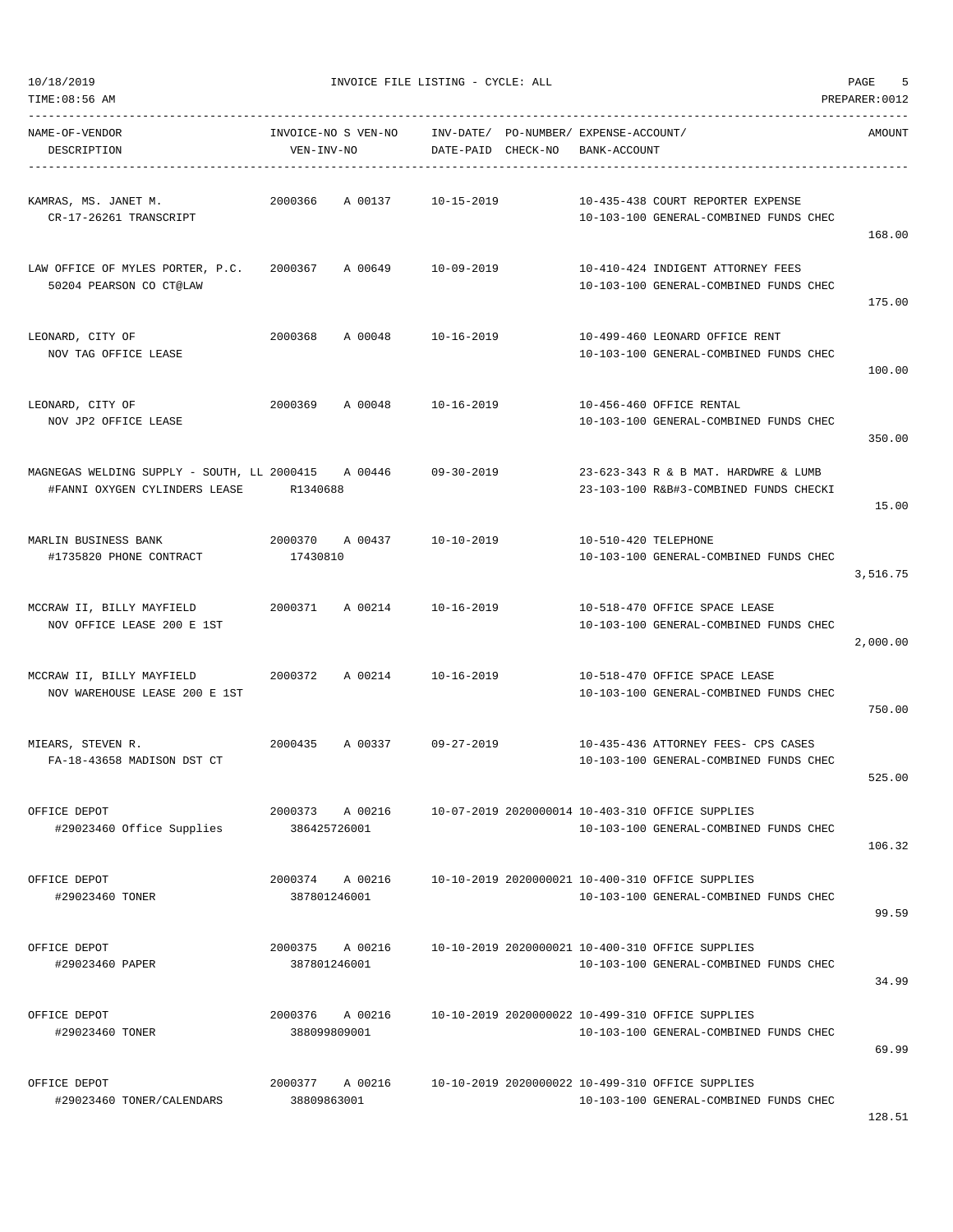47.00

15.72

129.68

278.65

16.99

62.98

53.22

879.99

1,100.00

10/18/2019 INVOICE FILE LISTING - CYCLE: ALL PAGE 6 TIME:08:56 AM PREPARER:0012 ----------------------------------------------------------------------------------------------------------------------------------- NAME-OF-VENDOR INVOICE-NO S VEN-NO INV-DATE/ PO-NUMBER/ EXPENSE-ACCOUNT/ AMOUNT DESCRIPTION VEN-INV-NO DATE-PAID CHECK-NO BANK-ACCOUNT ----------------------------------------------------------------------------------------------------------------------------------- OFFICE DEPOT 2000378 A 00216 10-10-2019 2020000024 10-425-312 DISTRICT JURY SUPPLIES #29023460 Paper Products 388163862001 10-103-100 GENERAL-COMBINED FUNDS CHEC OFFICE DEPOT 2000379 A 00216 10-10-2019 2020000024 10-425-312 DISTRICT JURY SUPPLIES #29023460 KLEENEX 388164409001 10-103-100 GENERAL-COMBINED FUNDS CHEC OFFICE DEPOT 2000380 A 00216 10-10-2019 2020000026 10-591-310 OFFICE SUPPLIES #29023460 Office Supplies 388183328001 10-103-100 GENERAL-COMBINED FUNDS CHEC OFFICE DEPOT 2000381 A 00216 10-10-2019 2020000028 10-450-310 OFFICE SUPPLIES #29023460 Office Supplies 388199759001 10-103-100 GENERAL-COMBINED FUNDS CHEC OFFICE DEPOT 2000382 A 00216 10-11-2019 2020000030 10-403-572 OFFICE EQUIPMENT #29023460 Shoulder Rest 38875783001 10-103-100 GENERAL-COMBINED FUNDS CHEC OFFICE DEPOT 2000383 A 00216 10-13-2019 2020000030 10-450-310 OFFICE SUPPLIES #29023460 Envelopes 388758884001 10-103-100 GENERAL-COMBINED FUNDS CHEC OFFICE DEPOT 2000419 A 00216 10-11-2019 2020000029 16-400-310 OFFICE SUPPLIES #29023460 Office Supplies 388754624001 16-103-100 CO.JUDGE EXCESS SUPP.-COMB. OFFICE DEPOT 2000420 A 00216 10-10-2019 2020000022 20-449-574 COMPUTER EQUIPMENT #29023460 Scanner 388099810001 20-103-100 CO.OFF.REC.MNGMT-COMB. FUND OLD SCHOOL ENTERPRISES TWO LLC 2000384 A 00436 10-16-2019 10-518-470 OFFICE SPACE LEASE NOV OFFICE LEASE 108 E SAM RAYBURN 10-103-100 GENERAL-COMBINED FUNDS CHEC ONSOLVE, LLC 2000385 A 00263 10-01-2019 10-406-489 CODE RED EARLY WARNING SYST

10/1/19-9/30/20 CODE RED INV54661794776 10-103-100 GENERAL-COMBINED FUNDS CHEC 12,768.00 PARHAM, DENNA 2000350 A 09-30-2019 10-404-427 ELECTION TRAVEL/TRAINING 9/5/19 MEETING TRAVEL- 170.2 MILES 10-100 GENERAL-COMBINED FUNDS CHEC 98.72 PARIS CHEVROLET 2000416 A 00267 10-03-2019 23-623-458 R & M MACHINERY PARTS 10/3/19 2008 CHEV REPAIR RO#6020564/1 23-103-100 R&B#3-COMBINED FUNDS CHECKI 11,139.24 PERKINS, J. DANIEL 2000386 A 00589 10-10-2019 10-435-436 ATTORNEY FEES- CPS CASES FA-19-44386 JACKSON DST CT 10-103-100 GENERAL-COMBINED FUNDS CHEC 374.00 PERKINS, J. DANIEL 2000387 A 00589 10-10-2019 10-435-436 ATTORNEY FEES- CPS CASES FA-19-44281 AH/LH DST CT 10-103-100 GENERAL-COMBINED FUNDS CHEC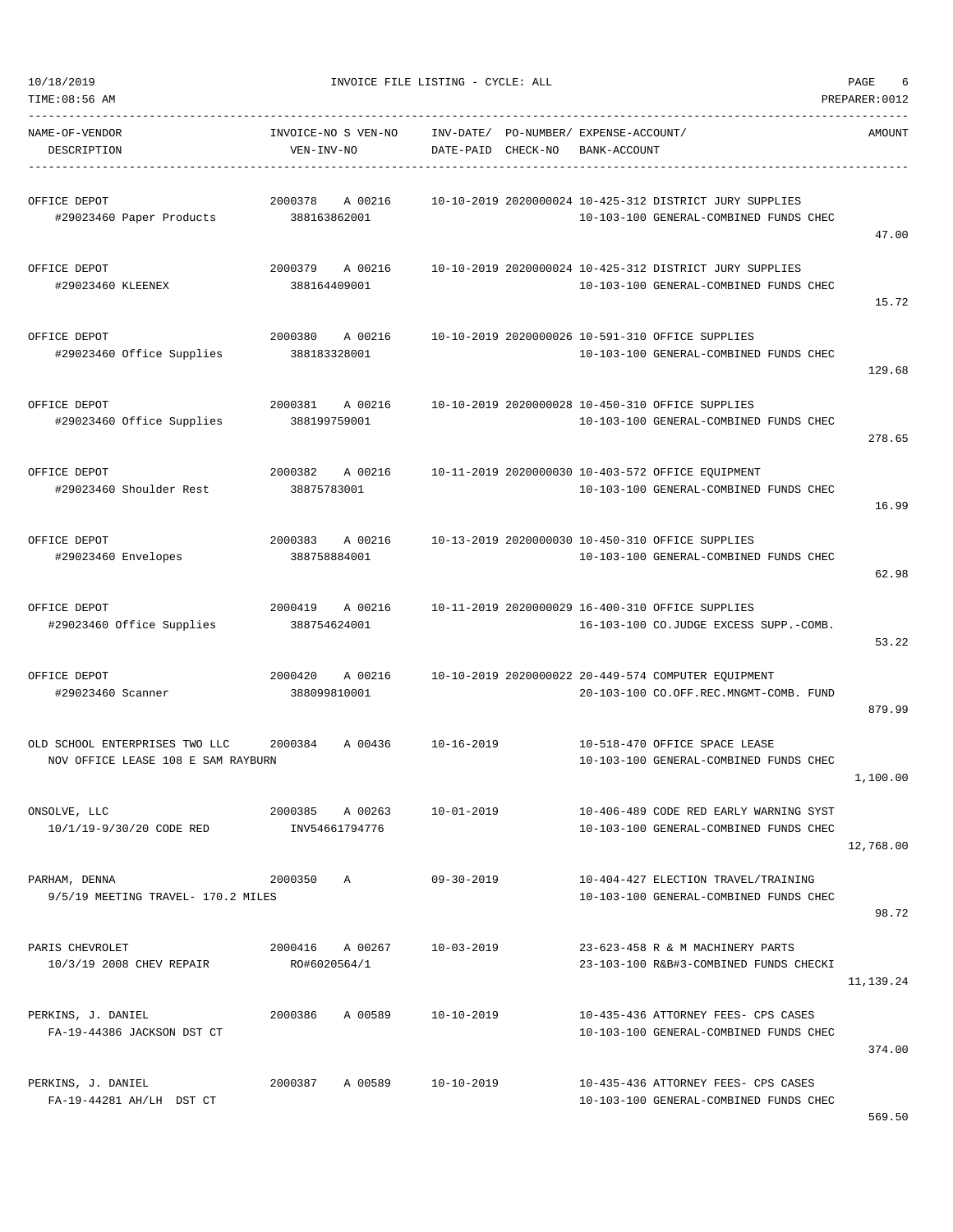| TIME:08:56 AM                                                                               |                                   |         |                    |                                       |              |                                                                                             | PREPARER: 0012 |
|---------------------------------------------------------------------------------------------|-----------------------------------|---------|--------------------|---------------------------------------|--------------|---------------------------------------------------------------------------------------------|----------------|
| NAME-OF-VENDOR<br>DESCRIPTION                                                               | INVOICE-NO S VEN-NO<br>VEN-INV-NO |         | DATE-PAID CHECK-NO | INV-DATE/ PO-NUMBER/ EXPENSE-ACCOUNT/ | BANK-ACCOUNT |                                                                                             | AMOUNT         |
| PROVOX SYSTEMS, INC.<br>10/14/19 AGENDA SOFTWARE UPGRADE                                    | 2000441<br>0524                   | A 00714 | $10 - 14 - 2019$   |                                       |              | 20-449-453 COMPUTER SOFTWARE MAINTENAN<br>20-103-100 CO.OFF.REC.MNGMT-COMB. FUND            | 2,600.00       |
| REINERT PAPER & CHEMICAL CENTER 2000388<br>#FANNI100 Paper towel dispenser                  | 401152                            | A 00478 |                    |                                       |              | 10-15-2019 2020000031 10-513-332 JANITOR SUPPLIES<br>10-103-100 GENERAL-COMBINED FUNDS CHEC | 54.00          |
| RELIANCE FASTENERS OF DENISON<br>9/25/19 SHOP SUPPLY                                        | 2000407<br>122333                 | A 00317 | 09-25-2019         |                                       |              | 22-622-340 SHOP SUPPLIES<br>22-103-100 R&B#2- COMBINED FUNDS CHECK                          | 85.34          |
| RELIANT ENERGY SOLUTIONS<br>#2 533 972-2 310 HWY 69 ELECTRIC 316 000 335 104 5              | 2000408                           | A 00289 | 10-15-2019         |                                       |              | 22-622-440 UTILITY ELECTRICITY<br>22-103-100 R&B#2- COMBINED FUNDS CHECK                    | 122.82         |
| RELIANT ENERGY SOLUTIONS<br>2000409<br>#2 591 591-9 PCT2 GDLIGHT ELECTRIC 316 000 335 105 2 |                                   | A 00289 | $10 - 15 - 2019$   |                                       |              | 22-622-440 UTILITY ELECTRICITY<br>22-103-100 R&B#2- COMBINED FUNDS CHECK                    | 23.96          |
| RELIANT ENERGY SOLUTIONS<br>#2 591 592-7 PCT2 GDLIGHT ELECTRIC 316 000 335 106 0            | 2000410                           | A 00289 | $10 - 15 - 2019$   |                                       |              | 22-622-440 UTILITY ELECTRICITY<br>22-103-100 R&B#2- COMBINED FUNDS CHECK                    | 10.57          |
| ROBINSON, LAURA<br>9/11-30/19 TRAVEL- 31.1 MILES                                            | 2000389                           | A       | 09-30-2019         |                                       |              | 10-403-427 OUT OF COUNTY TRAVEL/TRAINI<br>10-103-100 GENERAL-COMBINED FUNDS CHEC            | 18.04          |
| ROBINSON, LAURA<br>10/1-9/19 TRAVEL- 27.2 MILES                                             | 2000390                           | Α       | $10 - 11 - 2019$   |                                       |              | 10-403-427 OUT OF COUNTY TRAVEL/TRAINI<br>10-103-100 GENERAL-COMBINED FUNDS CHEC            | 15.78          |
| ROMCO EQUIPMENT CO.<br>#29001 GRADER BLADES                                                 | 2000411<br>101109954              | A 00269 | $10 - 04 - 2019$   |                                       |              | 22-622-458 R & M MACHINERY PARTS<br>22-103-100 R&B#2- COMBINED FUNDS CHECK                  | 1,179.40       |
| SCOTT-MERRIMAN, INC.<br>$10/9/19$ DA Folders                                                | 2000391<br>064255                 | A 00329 |                    |                                       |              | 10-09-2019 2020000004 10-475-310 OFFICE SUPPLIES<br>10-103-100 GENERAL-COMBINED FUNDS CHEC  | 397.25         |
| SHIPMAN COMMUNICATIONS<br>10/17/19 UNIT 4599 CONTROL BOX REPA 68297                         | 2000439                           | A 00085 | 10-17-2019         |                                       |              | 10-560-454 R & M AUTOMOBILES<br>10-103-100 GENERAL-COMBINED FUNDS CHEC                      | 92.00          |
| SMITH, THOMAS SCOTT<br>CR-19-27028 KEY DST CT                                               | 2000351                           | A 00817 | $09 - 24 - 2019$   |                                       |              | 10-435-437 ATTORNEY FEES<br>10-103-100 GENERAL-COMBINED FUNDS CHEC                          | 582.75         |
| SOLOMON, AMANDA<br>FA-18-43874 PEREZ/AGUILAR DST CT                                         | 2000392                           | A 00801 | 10-11-2019         |                                       |              | 10-435-436 ATTORNEY FEES- CPS CASES<br>10-103-100 GENERAL-COMBINED FUNDS CHEC               | 912.00         |
| SOLOMON, AMANDA<br>FA-19-44386 JACKSON/FULLER DST CT                                        | 2000393                           | A 00801 | 10-11-2019         |                                       |              | 10-435-436 ATTORNEY FEES- CPS CASES<br>10-103-100 GENERAL-COMBINED FUNDS CHEC               | 671 E          |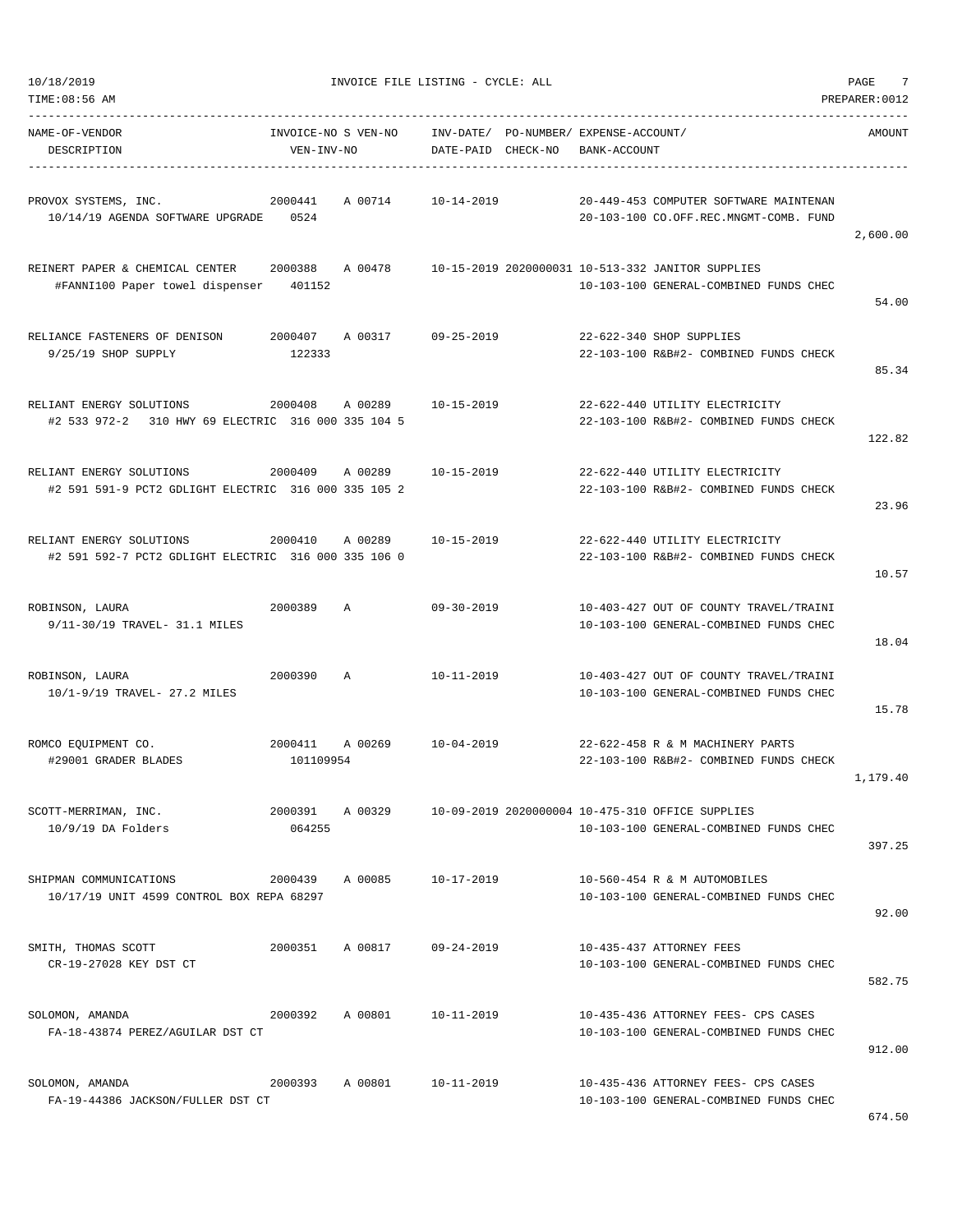TIME:08:56 AM PREPARER:0012 ----------------------------------------------------------------------------------------------------------------------------------- NAME-OF-VENDOR INVOICE-NO S VEN-NO INV-DATE/ PO-NUMBER/ EXPENSE-ACCOUNT/ AMOUNT

2,318.00

260.00

260.00

315.00

315.00

260.00

260.00

6,204.70

1,182.34

887.50

1,048.25

22,500.00

331.44

24.00

DESCRIPTION VEN-INV-NO DATE-PAID CHECK-NO BANK-ACCOUNT ----------------------------------------------------------------------------------------------------------------------------------- SOLOMON, AMANDA 2000394 A 00801 10-11-2019 10-435-436 ATTORNEY FEES- CPS CASES FA-11-40115 MADIERA DST CT 10-103-100 GENERAL-COMBINED FUNDS CHEC TEXAS STATE UNIVERSITY 2000395 A 00344 10-15-2019 10-455-427 OUT OF COUNTY TRAVEL/TRAINI  $6/29/20$  TRAINING REGIST-R. AVILES  $47807$   $10-103-100$  GENERAL-COMBINED FUNDS CHEC TEXAS STATE UNIVERSITY 2000396 A 00344 10-15-2019 10-455-427 OUT OF COUNTY TRAVEL/TRAINI  $2/24/20$  TRAINING REGIST-K. RICHARDS  $48301$   $10-103-100$  GENERAL-COMBINED FUNDS CHEC TEXAS STATE UNIVERSITY 2000397 A 00344 10-15-2019 10-455-427 OUT OF COUNTY TRAVEL/TRAINI 2/16/20 TRAINING REGIST-R SMITHEY 49727 10-103-100 GENERAL-COMBINED FUNDS CHEC TEXAS STATE UNIVERSITY 2000398 A 00344 10-02-2019 10-456-427 OUT OF COUNTY TRAVEL/TRAINI  $5/26/20$  TRAINING REGIST-B CLEMONS  $49288$ TEXAS STATE UNIVERSITY 2000399 A 00344 10-02-2019 10-456-427 OUT OF COUNTY TRAVEL/TRAINI 5/18/20 TRAINING REGIST-K SMITH 48219 10-103-100 GENERAL-COMBINED FUNDS CHEC TEXAS STATE UNIVERSITY 2000400 A 00344 10-01-2019 10-457-427 OUT OF COUNTY TRAVEL/TRAINI  $2/2/20$  TRAINING REGIST-S DENNIS  $47848$   $10-103-100$  GENERAL-COMBINED FUNDS CHEC TEXAS WORKFORCE COMMISSION 2000352 A 00197 09-30-2019 10-409-206 UNEMPLOYMENT EXPENSE #99-992871-4 3RD QTR UNEMPLOY FLOWERS/MCCULLOUGH 10-103-100 GENERAL-COMBINED FUNDS CHEC TEXAS WORKFORCE COMMISSION 2000353 A 00197 09-30-2019 10-560-201 SOCIAL SECURITY TAXES #99-992871-4 3RD QTR ATCHLEY 10-103-100 GENERAL-COMBINED FUNDS CHEC TEXHOMA LIMESTONE, INC. 2000403 A 00265 09-30-2019 21-621-341 R & B MAT. ROCK & GRAVEL 9/30/19 ROCK & GRAVEL-HAULING 7615 21-103-100 R&B#1-COMBINED FUNDS CHECKI TEXHOMA LIMESTONE, INC. 2000418 A 00265 09-30-2019 24-624-341 R & B MAT. ROCK & GRAVEL 9/30/19 ROCK & GRAVEL-HAULING 7616 24-103-100 R&B#4- COMBINED FUNDS CHECK TEXOMA COMMUNITY CENTER 2000436 A 00157 10-17-2019 10-640-413 TEXOMA COMMUNITY CENTER(M.H FY20 ANNUAL ALLOCATION 10-103-100 GENERAL-COMBINED FUNDS CHEC THOMSON REUTERS - WEST PAYMENT CTR 2000354 A 00180 09-30-2019 10-475-421 INTERNET/ONLINE LEGAL RE #1003935865 SEPT DA ONLINE 841112359 10-103-100 GENERAL-COMBINED FUNDS CHEC TRI-COUNTY GLASS 2000412 A 00167 09-25-2019 22-622-450 R&M BUILDING 9/25/19 R&M BLDG 41253 22-103-100 R&B#2- COMBINED FUNDS CHECK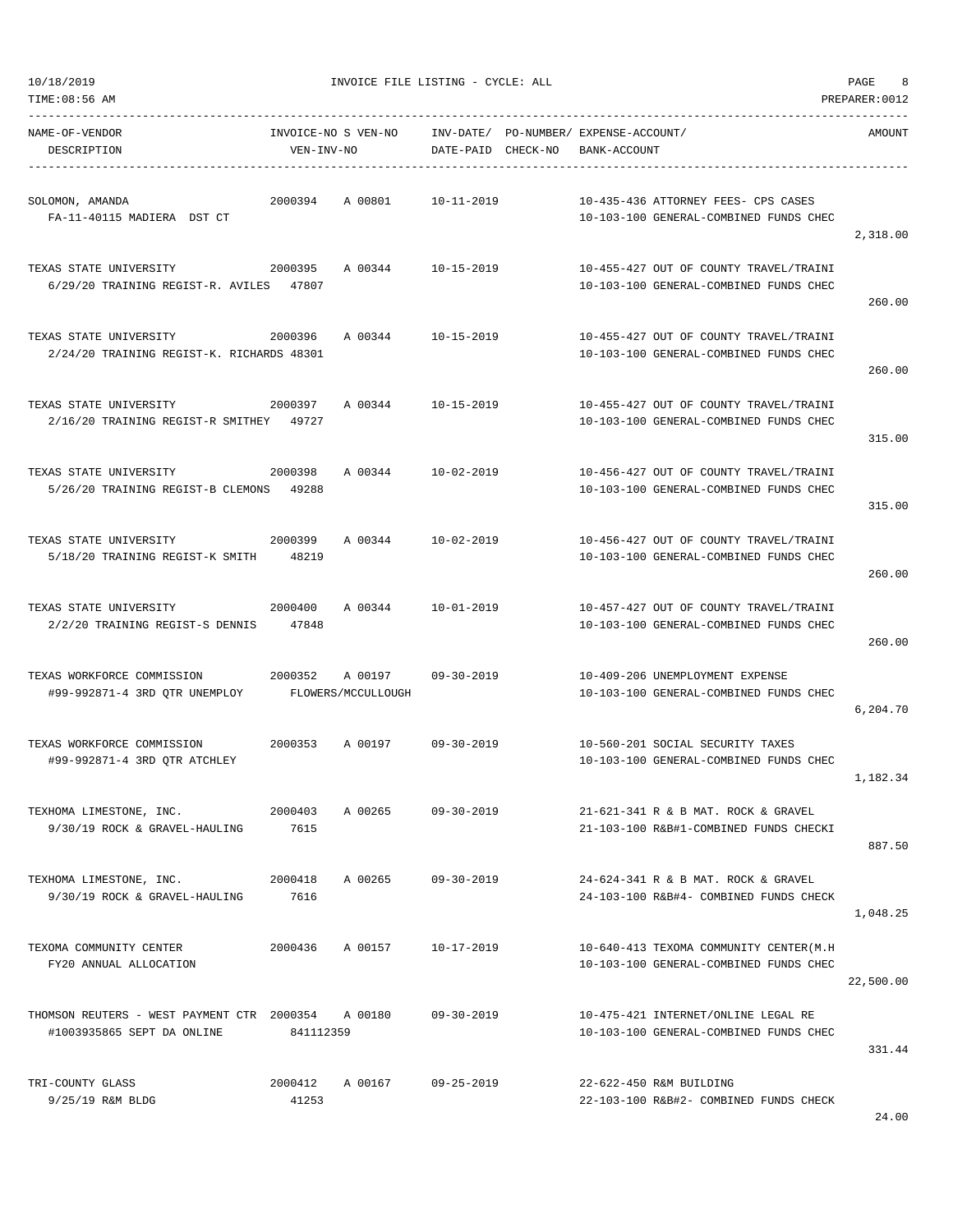| 10/18/2019<br>TIME: 08:56 AM                         |                 | INVOICE FILE LISTING - CYCLE: ALL |                  |                                                                |                                                                                  | PAGE<br>PREPARER: 0012 | 9 |
|------------------------------------------------------|-----------------|-----------------------------------|------------------|----------------------------------------------------------------|----------------------------------------------------------------------------------|------------------------|---|
| NAME-OF-VENDOR<br>DESCRIPTION                        | VEN-INV-NO      | INVOICE-NO S VEN-NO               | DATE-PAID        | INV-DATE/ PO-NUMBER/ EXPENSE-ACCOUNT/<br>CHECK-NO BANK-ACCOUNT |                                                                                  | AMOUNT                 |   |
| VANDEVENTER, VICKIE<br>9/10-30/19 TRAVEL- 30.5 MILES | 2000355         | $\overline{A}$                    | $09 - 30 - 2019$ |                                                                | 10-403-427 OUT OF COUNTY TRAVEL/TRAINI<br>10-103-100 GENERAL-COMBINED FUNDS CHEC | 17.69                  |   |
| VICE, TERRY<br>CR-17-18802/17-26549 PRICE INVESTIG   | 2000437 A 00225 |                                   | 09-25-2019       |                                                                | 10-435-439 INVESTIGATOR EXPENSE<br>10-103-100 GENERAL-COMBINED FUNDS CHEC        | 1,000.00               |   |